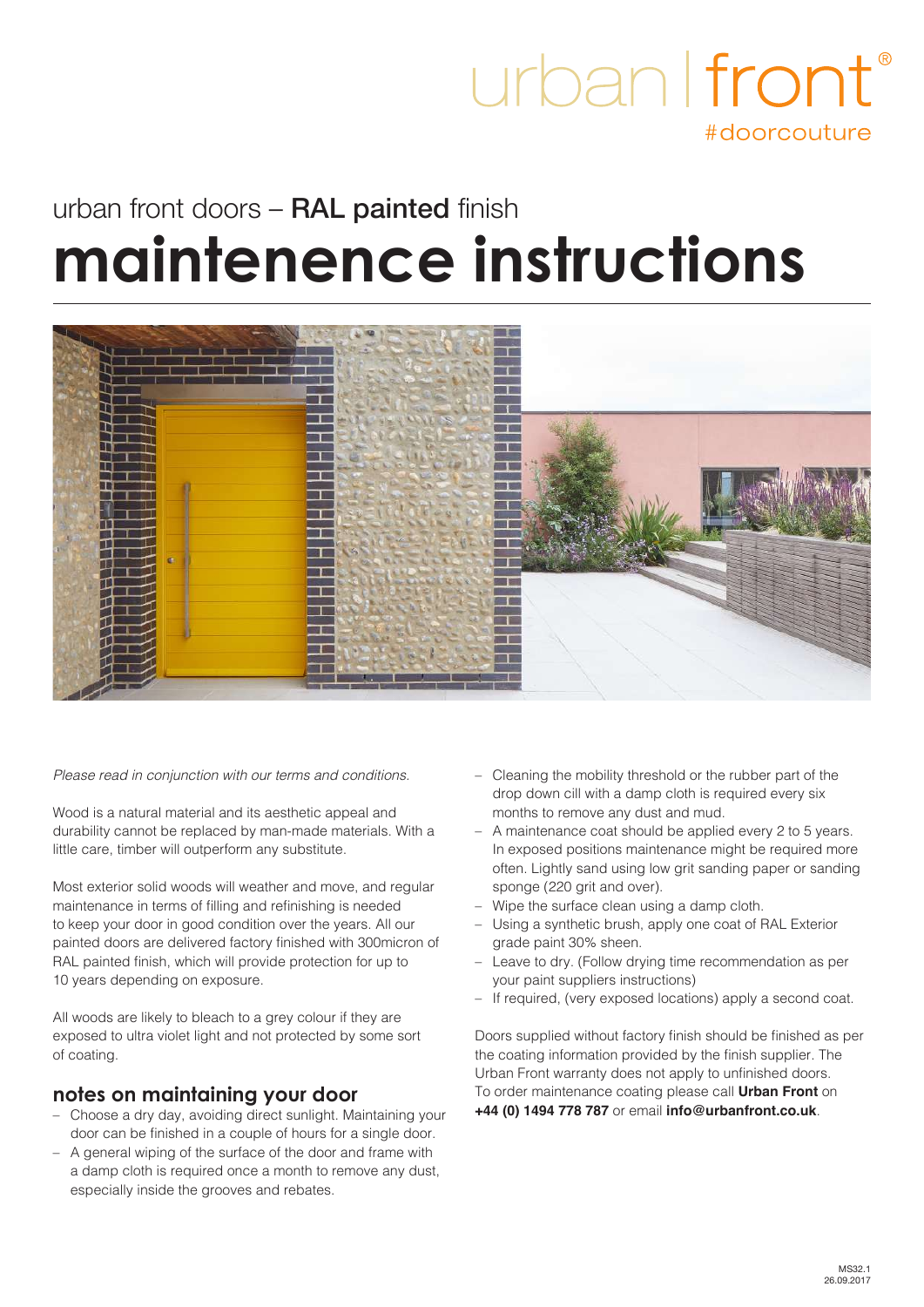## urban I front #doorcouture

# urban front doors - RAL painted finish **maintenence instructions**



Your door is delivered with all hardware including handles. Some handles are removed and packed separately to avoid damage during transportation. The handle fixings are pre-fitted on the door and should be re fit once the door is fully installed. Door numbers and door bells, where applicable, are supplied separately and require installation in your preferred location by your own installer. If you are installing any supply only items or non urban front items on the door leaf please contact **Urban Front** technical help first on **+44 (0) 1494 778787** before installation for advice, as you must avoid any damage to the steel reinforced core of your door when fitting. Urban Front does not take responsibility for problems arising from fitting supply only items or 3rd party items.

### **guidance on cleaning**





- 1. First dust with an anti static cloth to remove dust and loose particles.
- 2. Then gently wipe down with a damp sponge soaked in a mild solution of neutral PH soap.
- 3. Rinse off the soap with a damp sponge.
- 4. Finally, dry with a soft cloth.

#### **material certification**

The AISI 316L stainless steel (1) steel used, meets the requirements of UNI EN 1670, the ultimate quality standard for ensuring resistance to corrosion. All handles used on Urban Front Doorsets have been awarded a certificate for successfully salt spray testing the stainless steel in accordance with the UNI ISO 9227.

(1) X2CrNiMo 17-12-2 as per EN 10088-3